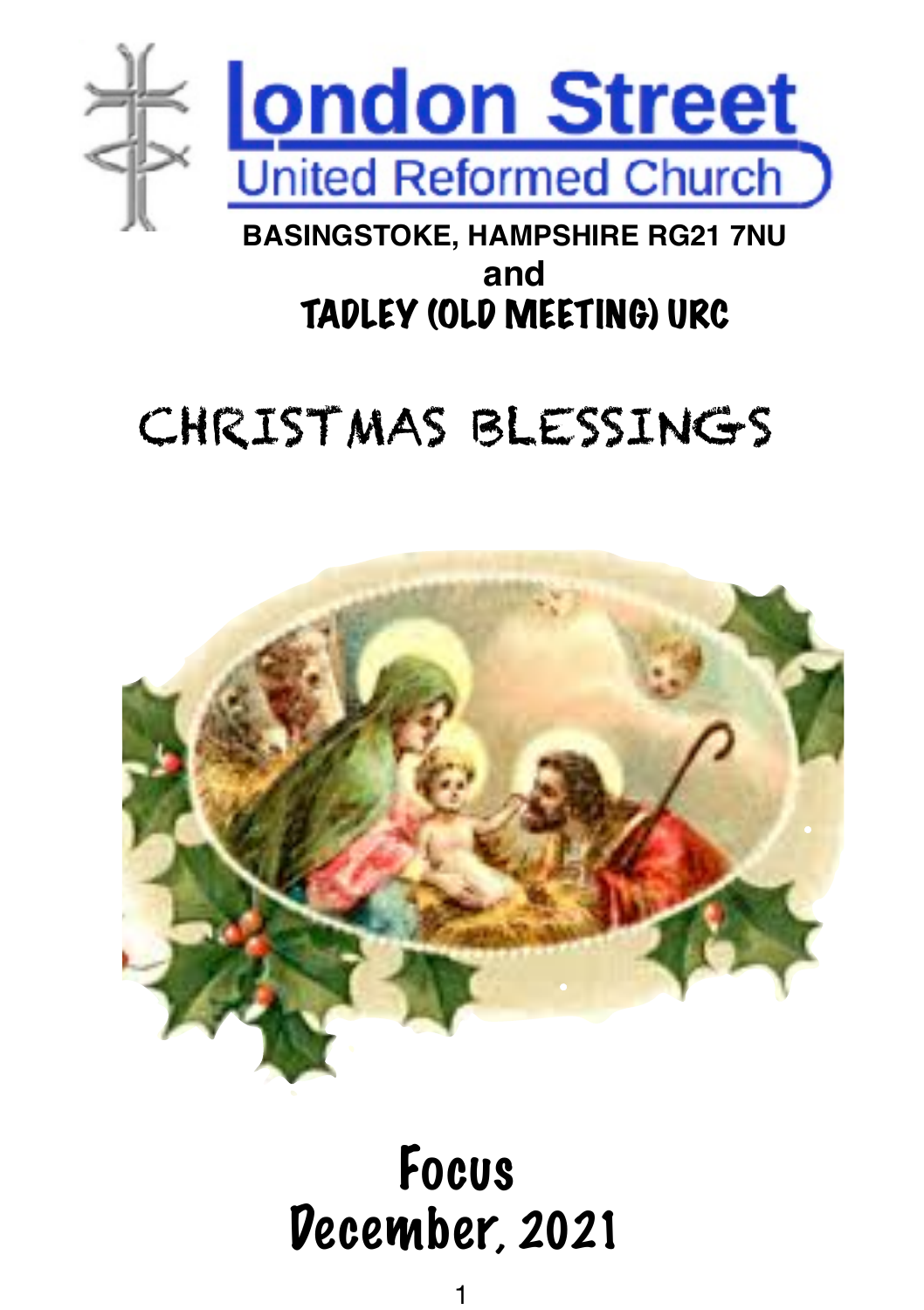|                            | CHURCH DIRECTORY                                                                                                                                          |
|----------------------------|-----------------------------------------------------------------------------------------------------------------------------------------------------------|
|                            | Tel: 01256 477070                                                                                                                                         |
|                            | Website - www.basingstokeurc.org.uk                                                                                                                       |
| <b>MINISTER:</b>           | Vacancy                                                                                                                                                   |
| <b>CHURCH SECRETARY:</b>   | Mr Owen Collins<br>15 Cyprus Road<br>Hatch Warren<br>Basingstoke RG22 4UY<br>Tel: 01256 477425<br>e.mail - secretary@basingstokeurc.org.uk                |
| <b>TREASURER:</b>          | Karen Bell<br>13 Skyline Plaza, Alencon Link<br>Basingstoke RG21 7BL<br>Tel: 01256 352033<br>e.mail - treasurer@basingstokeurc.org.uk                     |
| <b>LETTINGS SECRETARY:</b> | Karen Bell<br>13 Skyline Plaza, Alencon Link<br>Basingstoke RG21 7BL<br>Tel: 01256 352033<br>e.mail - lettings@basingstokeurc.org.uk                      |
| <b>FOCUS:</b>              | Mrs Christine Robertson<br>1208 Skyline Plaza, Alencon Link,<br>Basingstoke RG21 7AZ<br>Tel: 0754 4466409<br>e.mail: christina774robertson@btinternet.com |

# **Tadley (Old Meeting) URC**

| Minister:                | Vacancv                                                                                                       |
|--------------------------|---------------------------------------------------------------------------------------------------------------|
| <b>Church Secretary:</b> | Paul Gross<br>22 Pelican Road, Pamber Heath RG26 3EN<br>Tel: 0118 970 0809<br>e.mail: paulgross3107@gmail.com |
| Treasurer:               | Mark Ward<br>10 Hartleys, Silchester, Reading RG7 2QE<br>e.mail: mandjward@hotmail.co.uk                      |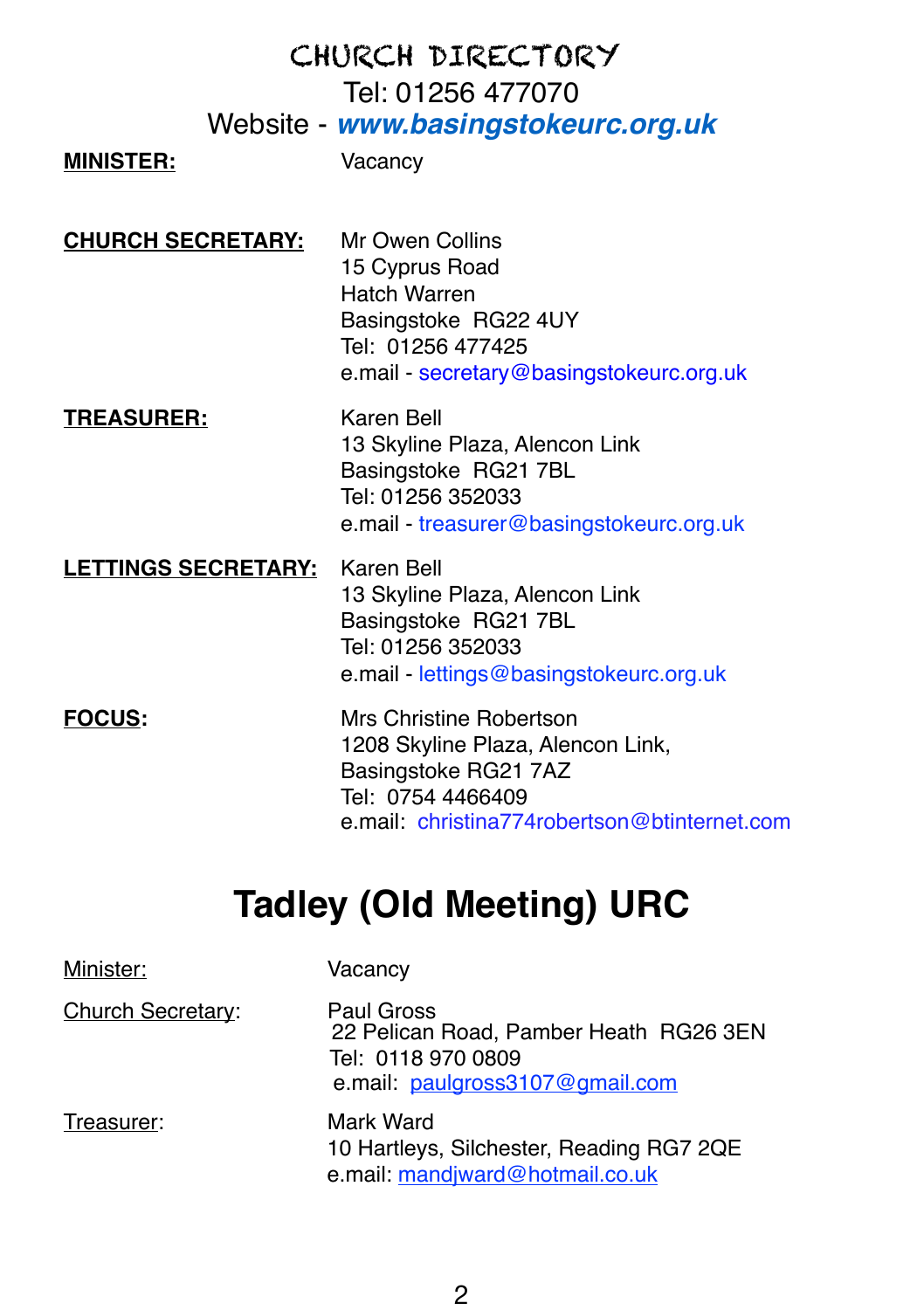#### Thought for the Month **Advent The Great Promise!**

Few Passages in the Old Testament are better known and loved than the opening verses of Isaiah Chapter 9.

The idea of a great light shining on those who walked in darkness is a wonderful, evocative picture, which continues to resonate with us today. And yet, how far do we believe it can be realised in our own experience?

Do you remember the carol which speaks of a bright light shining on the shepherds in the Nativity story?

> While shepherds watched their flocks by night All seated on the ground, The angel of the Lord came down, And glory shone around.

Have you ever wondered why God chose to give this wonderful news to the shepherds first? They were, after all, seen as being in the lower order of society at the time!

I believe that God was making a statement, I think he was saying that rank does not matter, all are equal---it's what's in your heart that counts. If we truly believe this we are left with a responsibility and a duty to offer his love and care to all:

'Do not be afraid, I bring you tidings of great joy, which shall be for ALL people.'

Christmas brings more people through our church doors than at any other time. A time for us to show our love for Jesus and to highlight our willingness to share his care and compassion with all with whom we come into contact. Our chance to bring 'light' into people's darkness!

Christmas is not just a cosy festival to brighten up the winter months; or increasingly a time to cover the outside of your house in lights (bringing light into the darkness!!), it's not just a marketing opportunity for retailers or a story of elves and Santa for children. Although if you were to wander around many a garden centre's Christmas display you would find it hard to find any reference to God's amazing gift to the world. Christmas is for us, the great promise of God to the world, the secret of the universe and the meaning of life, the promise of God's gift of himself in his only son.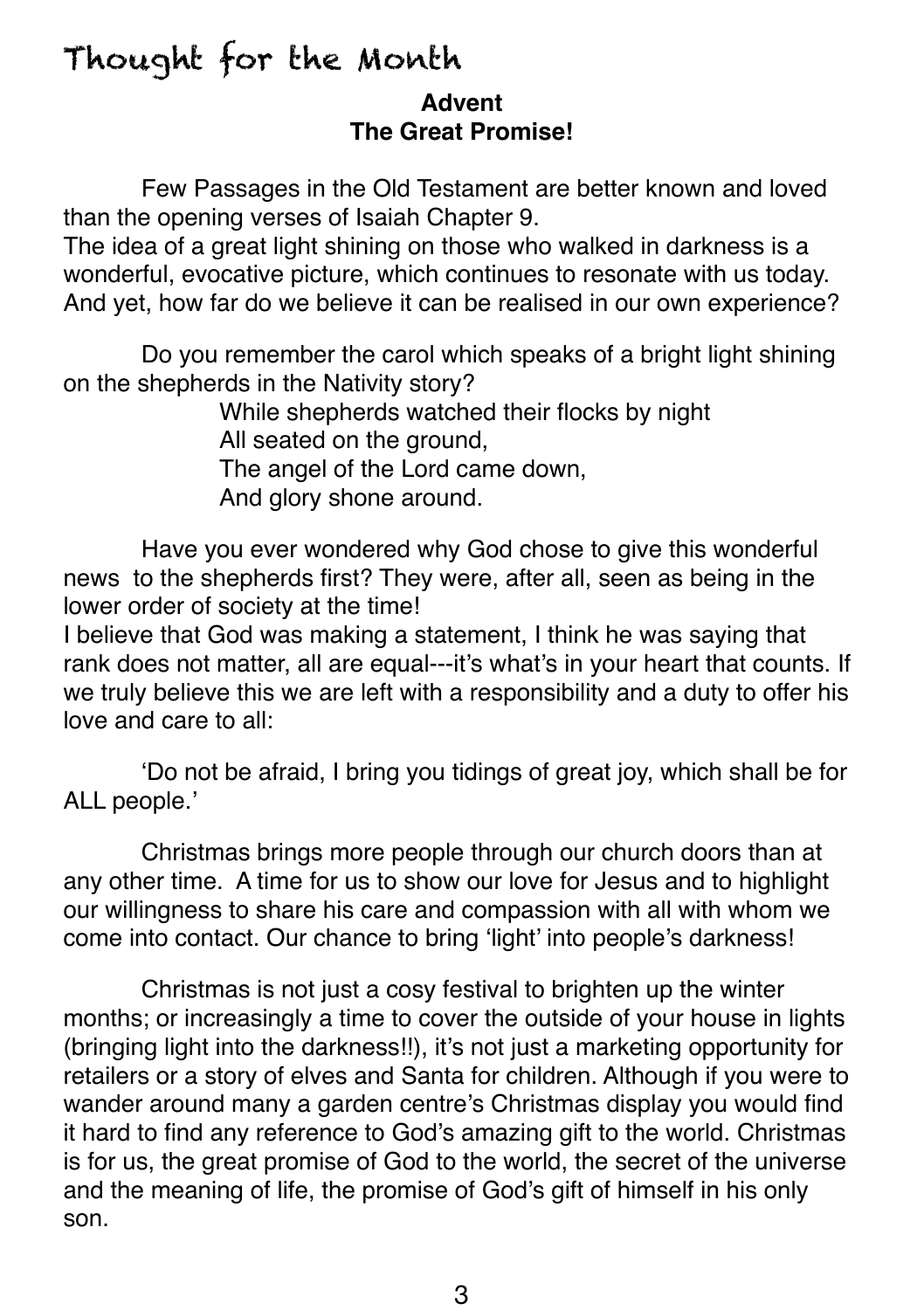This Advent season, as you await and prepare for the gift of Jesus to the world, listen to God's powerful voice whispering to you through familiar Nativity stories and carols. Do you hear the world creating, life transforming Word promising to bring light out of darkness?

'We hear the Christmas angels

Their great glad tidings tell:

O Come to us, abide with us.

Our Lord Emmanuel.

Love and Peace at Christmas.............................lan McClov

### Thank you:

I would like to record my very grateful thanks for the beautiful gift of flowers that were delivered to my home after I came home from hospital. I was also pleased to receive so many get well cards from our friends in the church family. A big thank you to you all for your kind thoughts and prayers.

With many Blessings to you all, From Rob Williams.

---O---

David and Julie Bath, Melanie and Tim would like to thank all those who helped us in the preparation before and on the day of Darrell's funeral; Owen organised stewards on the door, helpers in the kitchen, putting out cakes and dispensing tea and coffee and also arranging for the flowers to be displayed and Tony who organised all the graphics on the screens which were flawless. Thank you so much for all your help.

We would also like to thank the members of the congregation for supporting us in prayer and on the day, helping us get through a difficult time.

We received from one of Darrell's band members, whilst having tea afterwards, a folder in which he had written a list of Christmas songs he was going to record. The most moving words on the front of the folder, written by Darrell, were "Darrell loves Jesus

Jesus loves Darrell'

This was a real comfort to us as a family.

---O---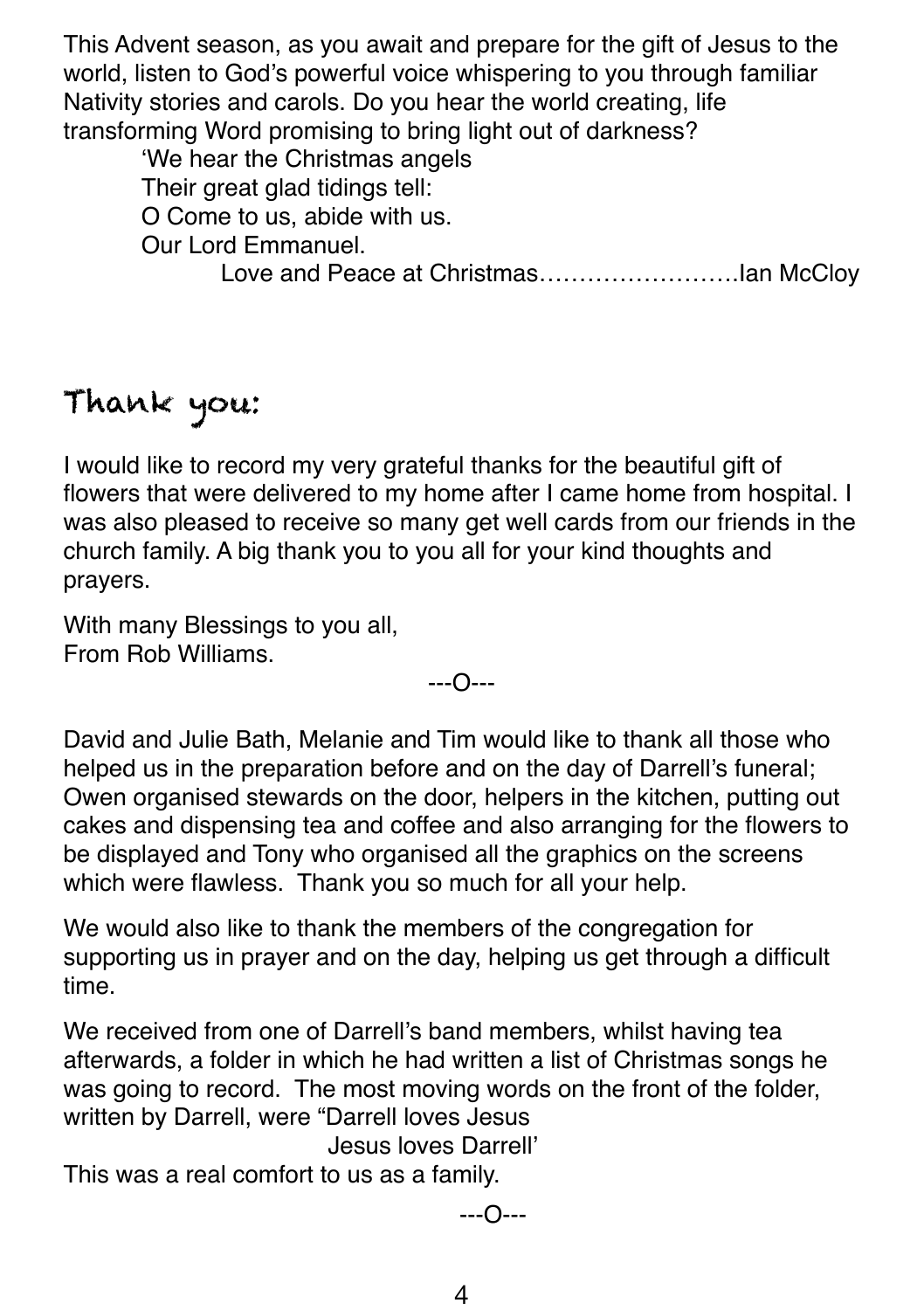# Circle of Prayer



Please remember the following in your prayers, together with their families, friends, carers, doctors and nurses.

London Street: Beverley Cantwell; Ian and Jenny McCloy and family; David and Julie Bath; Claire Macro; Keng and Rita and family; Christine Clucas and family; Hyacinth Ridguard; Betty Shipway; Maggie Morgans and family; the Patterson family; Victoria Paice and family; Kay Cook; and Jo Tremarco, Tom and Melanie; Lou and David Waller.



*Dick Davey, 88 years on 11 December Ruby Honeyball-Todd, 2 years on 7th December Ruth Nicholson, 7 years on 17th December Amos Grant, 6 years on 25 December* 

## Baptism:

It was a pleasure to welcome Ruby Iris Honeyball-Todd into the church family on the occasion of her baptism on 21st November.

### Christmas Window Sills Decoration

Please sign up to decorate a Church window sill on Saturday 4th December between 10.30am and 12 noon. Thank you very much.

Flower Team

### Church Flowers 2022:

The Flower Committee will be arranging flowers on the first Sunday of each month during 2022.

If you wish to celebrate a special anniversary please let Liz Lindsay know – [a\\_elindsay@btinternet.com](mailto:a_elindsay@btinternet.com)

Flower Team

Eco Tip: Use it up, wear it out; Make it do, or do without.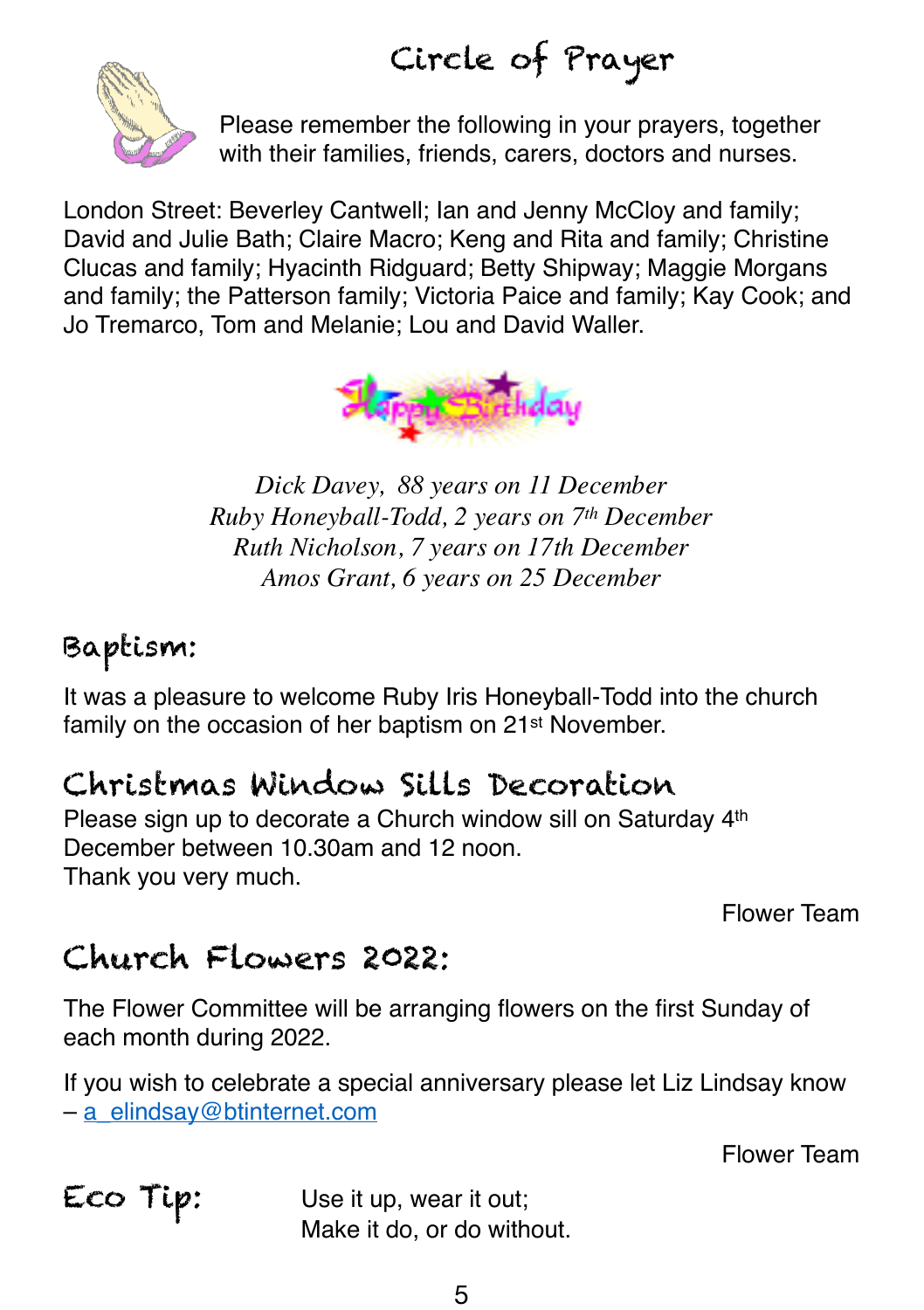

# **Stepwise is making a difference!**

#### **What is Stepwise?**

Stepwise is an integral part of *Walking the Way – living the life of Jesus today*, the United Reformed Church's focus on whole-life discipleship and mission.

Wessex Synod is delighted that Stepwise is now part of the life of the Synod with people having completed the first stream, while others are just about to start. A Synod Stepwise Advocacy Group has been formed and they have been working hard to make sure that all the procedures are put in place to ensure that Stepwise has been able to happen through the last 18 months.

Stepwise is a programme of learning and discipleship development for everyone – including you! – whether you are exploring and enriching your personal faith life, discerning where God's call on your life may be leading, preparing for a new direction, or developing a specific role within your community or church.

One key aspect is that, as a Stepwise participant, your group will have a facilitator and you will also have a mentor who will be with you throughout your Stepwise stream. The Synod Advocacy Group is ensuring safe recruitment and orientation of voluntary facilitators and mentors.

What is a Stepwise Stream? Stepwise has five streams: Faith Filled Life, Faith Filled Worship, Faith Fuelled Leadership, Faith Filled Confidence and Faith Filled Community. Everyone starts with Faith Filled Life, and then after that depends on you! You don't have to follow any set path through it.

Stepwise is open to anyone who is keen to reflect on and develop their Christian faith. If you're ready to be stimulated and challenged – and want to make a difference in your own life and the lives of others – then Stepwise could be just what you're looking for.

Stepwise is learner orientated and designed to draw on the strengths and to address the needs of individual learners, in the context of their communities and churches. The programme emphasises the vital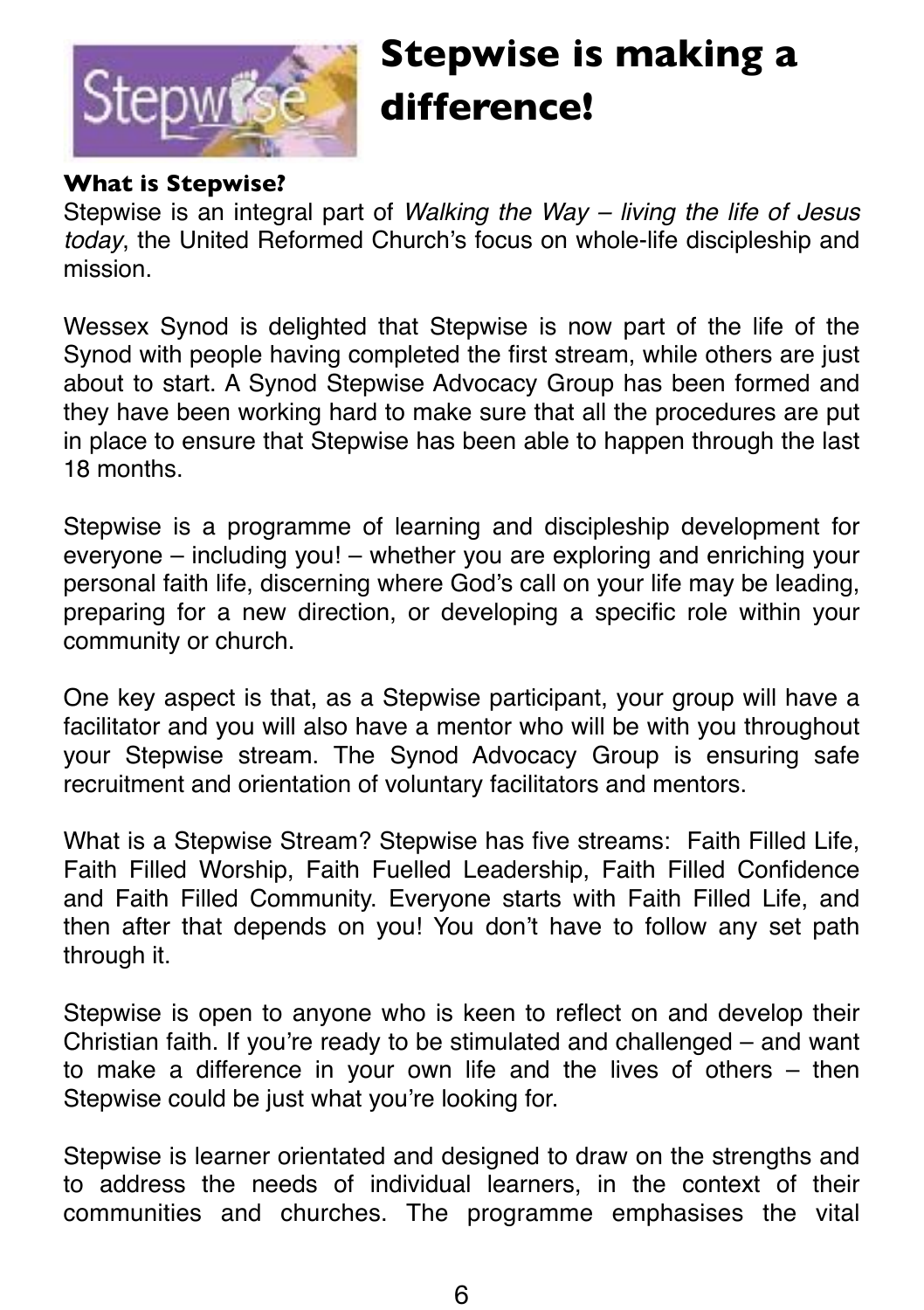importance of people learning from their daily lives, wherever and whoever God calls them to be.

There are different start times, so there should be a group that is convenient for you – either online or in person.

This is what you need to know

- All participants wanting to engage in the Stepwise programme will have to begin with completing Faith Filled Life
- If you want to participate in Faith Filled Life, go to our Synod website and fill in an application form, and send this to Ruth Heine, [development@urcwessex.org.uk](mailto:development@urcwessex.org.uk) You will then be contacted by a member of the Synod Advocacy Group.
- Synod will identify where the learning Hubs will be located within the Synod, and what online offering there may be.
- Groups will be formed logically for participants and will be registered with Synod. This will connect you for your login for your online learning.
- You will have a mentor throughout Stepwise, and if you are unable to identify one from your church, you will be given help to find one.

If you want to know any more about this, please contact Mary Thomas [dso-s@urcwessex.org.uk](mailto:dso-s@urcwessex.org.uk) or Ray Stanyon

#### URC's 50th Anniversary

Free tickets are now available for the United Reformed Church's (URC's) 50th Anniversary Service of Celebration and Thanksgiving taking place on Saturday 1 October 2022, at Methodist Central Hall, Westminster, London, where the Uniting Assembly of the United Reformed Church took place in 1972.

The day starts at United Reformed Church House at 86 Tavistock Place, London WC1H 9RT with an Open Church House event, packed full of jubilee related talks and activities, as well as to meet the team that work at the office. There will be a Walk to Westminster with a guided tour before gathering for the service that starts at 2.30pm.

The intergenerational thanksgiving service is free and open to all in the URC. To ensure adequate provision is made, tickets for under 5s, 5-11s, 11-18s, and wheelchair users are available.

Book your tickets through the Eventbrite booking system at [bit.ly/urc50.](http://bit.ly/urc50)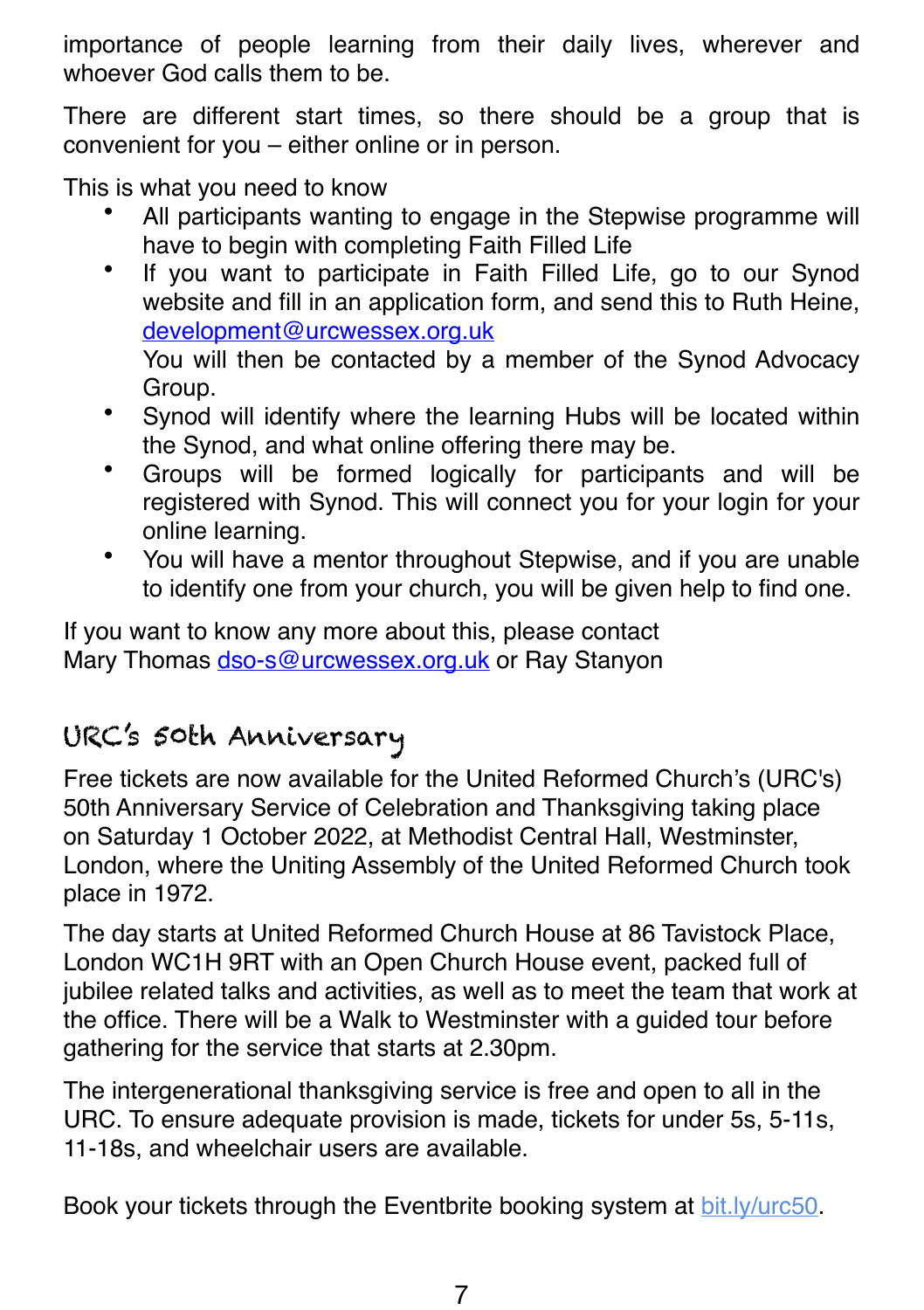|                                                                                                                                                                     | Daily Bible Readings for December:                                                                           |                              |                                                                                                                                                                      |                                                                               |                                                                                                               |                                  |
|---------------------------------------------------------------------------------------------------------------------------------------------------------------------|--------------------------------------------------------------------------------------------------------------|------------------------------|----------------------------------------------------------------------------------------------------------------------------------------------------------------------|-------------------------------------------------------------------------------|---------------------------------------------------------------------------------------------------------------|----------------------------------|
| Psalm                                                                                                                                                               | <b>New Testament</b>                                                                                         |                              |                                                                                                                                                                      | <u>Psalm</u>                                                                  | <b>New Testament</b>                                                                                          |                                  |
| 119:113-128<br>1st<br>18:20-30<br>2 <sub>nd</sub><br>119:129-144<br>3rd<br>4 <sup>th</sup><br>18:31-42<br>52<br>5 <sup>th</sup><br>6th<br>119:145-160.<br>7th<br>85 | Revelation<br>$\epsilon$<br>$\epsilon$<br>Reflection<br>$\epsilon$<br>Revelation<br>$\epsilon$               | 1<br>2<br>3<br>4<br>5        | 16 <sup>th</sup><br>17 <sup>th</sup><br>18 <sup>th</sup><br>19 <sup>th</sup><br>20 <sup>th</sup><br>21st<br>22 <sub>nd</sub>                                         | 56<br>23/24<br>87<br>100/101<br>124/125.<br>$25:1 - 10$<br>126/127            | Revelation.<br>$\mathbf{G}$<br>Reflection<br>$\epsilon$<br>Revelation<br>$\epsilon$<br>$\epsilon$             | 12<br>13<br>14<br>15<br>16       |
| <b>8th</b><br>98<br>119:161-176<br>gth<br>10 <sup>th</sup> 19<br>11th 54<br>12th 86<br>13th 121/122<br>14th 99<br>15th 20                                           | $\epsilon$<br>$\epsilon$<br>$\epsilon$<br>Reflection<br>$\epsilon$<br>Revelation<br>$\epsilon$<br>$\epsilon$ | 6<br>7<br>8<br>9<br>10<br>11 | 23 <sup>rd</sup><br>24 <sup>th</sup><br>25 <sup>th</sup><br>26 <sup>th</sup><br>27 <sup>th</sup><br>28 <sup>th</sup><br>29 <sup>th</sup><br>30 <sup>th</sup><br>31st | 25:11-22<br>57<br>102:1-17<br>128/129<br>26<br>130/131<br>27<br>60<br>89:1-13 | $\alpha$<br>$\epsilon$<br>Reflection<br>"<br>Revelation<br>$\epsilon$<br>$\epsilon$<br>$\epsilon$<br>Rejoice! | 17<br>18<br>19<br>20<br>21<br>22 |

Ffald-y-Brenin

### Tips for December – Lights On and Lights Off !

1. It is 6.30pm and suddenly with no warning we have a power cut. All the surrounding houses have also lost power, so it is total darkness – not even a streetlight is on.

DO YOU KNOW WHERE YOUR TORCH IS? DOES IT WORK? ARE THE BATTERIES FLAT?

This happened to us at Berry Court and the power was off for two hours. So, your plan for December - check you have a working torch, and it is placed in a spot where you can find it easily.

Remember, if the lights go out you are in total darkness. Be careful.

2. A short break away does us all good but beware! Visiting family in Southampton I left my car in the multi-storey car park for three days. Quite safe and reasonable charges for overnight parking. All went well until time to return home. The tip is  $-$  if you are going to be leaving your car parked for any length of time I suggest you check that no interior lights have been left on!

Three days with an interior light left on had flattened the battery and involved a large fee from roadside repair to remedy the problem.

Please check – lights out! Gill Miller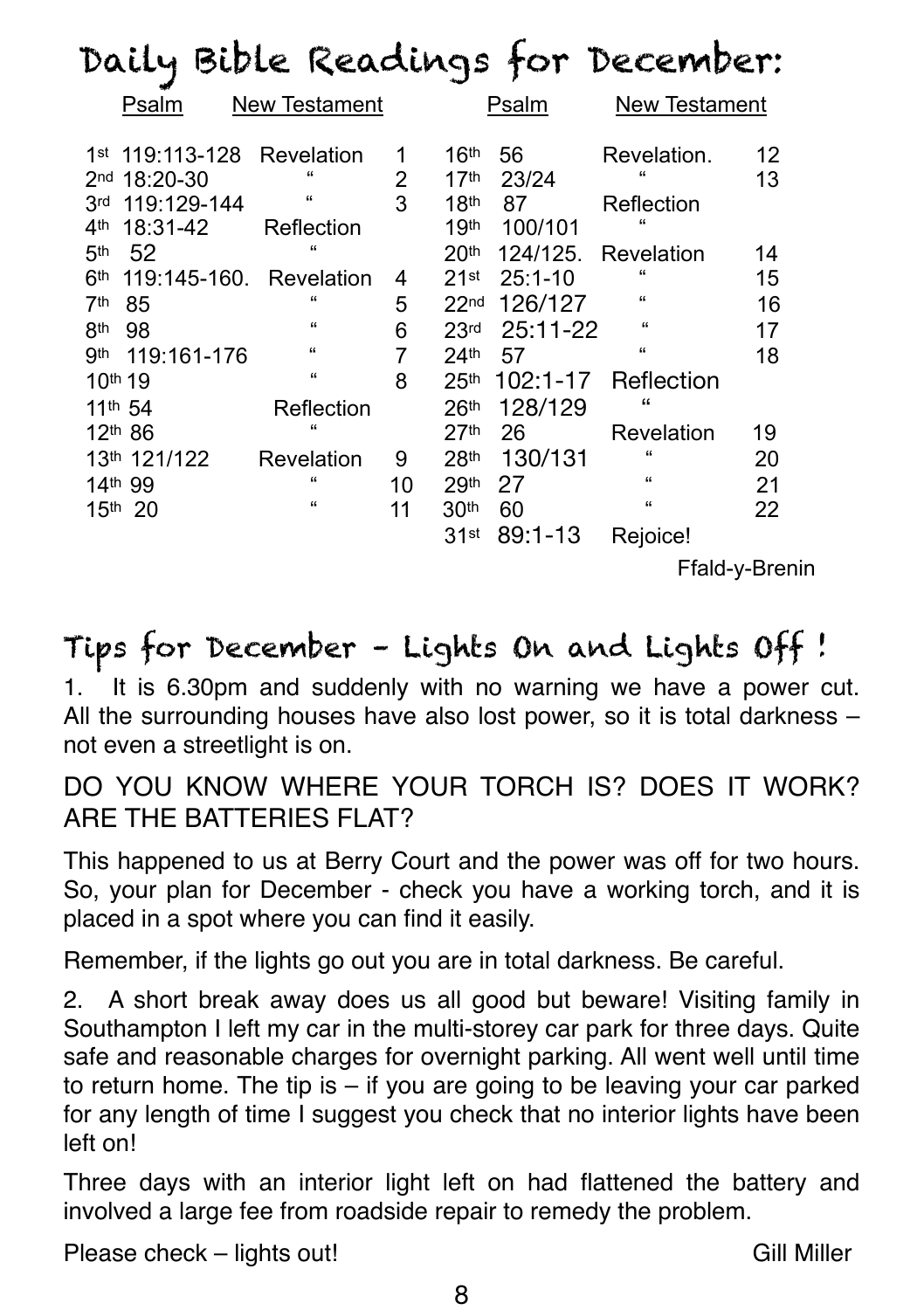#### Thoughts on Pastoral Care at London Street

We can all feel lonely from time to time although these feelings are a very personal thing and can be very different for each person. We can feel that loneliness, especially, when our need for rewarding social contact and relationships is not met. Many people can confuse the act of loneliness with being alone. This is not always the case.

Many choose to live alone and live happily with little or no contact with other people while others may find this a great struggle.

You may have a great circle of friends or work mates, be in a relationship, or have loving family members but still feel lonely, not understood, or really cared for.

Sometimes just a phone call can make a difference. Just to know that for a moment in a busy world someone stopped and thought of you.

As we enter this period of vacancy caring for each other is more important than ever. How valuable it is to know that we are cared for and loved as part of God's great family?

To be accepted, regardless of our position or standing in life. To be loved and accepted regardless of our gender, sexuality, age, colour or even depth of religious belief. Surely this is what makes us a caring, loving church?

There have been some times past when some members have felt isolated or possibly forgotten whilst the busy world passes them by.

Since we returned to worship at London Street a group of serving and nonserving elders have been in discussion to decide how best to care for each other as we go forward in our journey. These plans have been discussed by Elders' Meeting and, on recommendation, accepted at the recent church meeting.

To enable us to enfold every member into the flock of Christ at London Street we have, therefore, made some changes to our pastoral care. The details of this will be sent to you all individually.

The agreed changes include the formation of a Pastoral Team who will oversee and support the pastoral care given. Each member of the congregation is asked to play their part in helping form a pastoral care chain to encompass all and in doing so this will help us to move forward showing the love and concern for every member of our church family.

By embracing these changes, we can move forward in the knowledge that everyone feels cared for and important in our fellowship life.

*Gill Miller*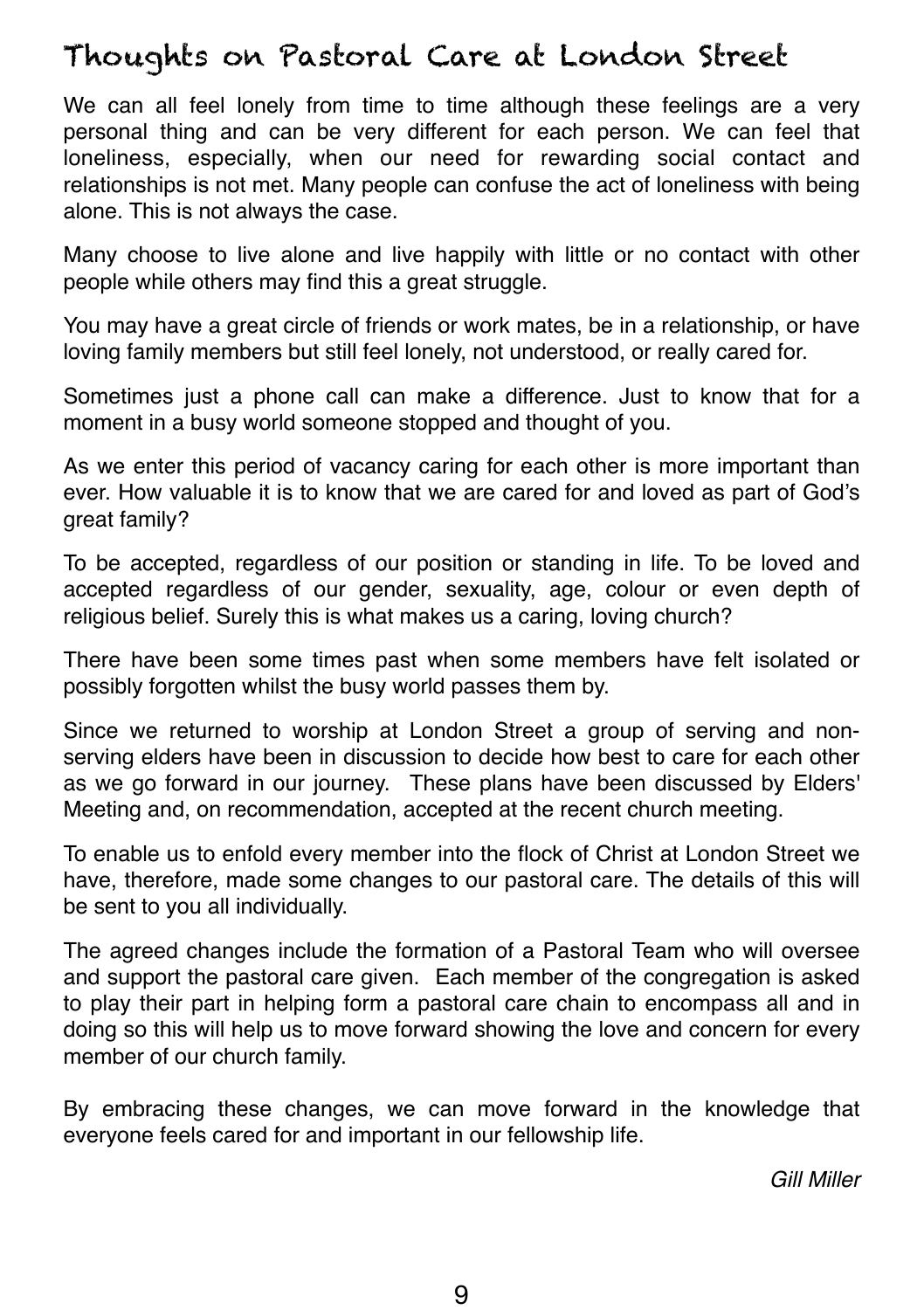### London St URC Christmas Party

#### **Saturday, 11th December 3-30pm-6pm**

Please could I ask donations of food to be brought to the party? There is a list on the board at church for guidance

For anyone bringing children please may I ask you to contact me as soon as possible for some important information?

Our Carol Service will begin at 6-30pm, and you are very welcome to stay. This service will conclude with mince pies and mulled wine.

So a great start to our Christmas celebration.

---0---

### With Christmas and other people in mind:

How do you gift-wrap love? The nearest you will ever get to that is what Mary did when the Christ child was born - she 'wrapped' him in swaddling clothes. *Ian Gregory* 

True friendships are lasting because true love is eternal. A friendship in which heart speaks to heart is a gift from God and no gift that comes from God is temporary or occasional. *Henry Neuwen* 

Let us remember that the Christmas heart is a giving heart, a wide-open heart that thinks of others first. The birth of the baby Jesus stands as the most significant event in all history, because it has meant the pouring into a sick world of the healing medicine of love which has transformed all manner of hearts for almost 2000 years....Underneath all the bulging bundles is this beating Christmas heart. *Helen Keller*

A cheerful giver does not count the cost of what he gives. His heart is set on pleasing and cheering him to whom the gift is given. *Julian of Norwich*

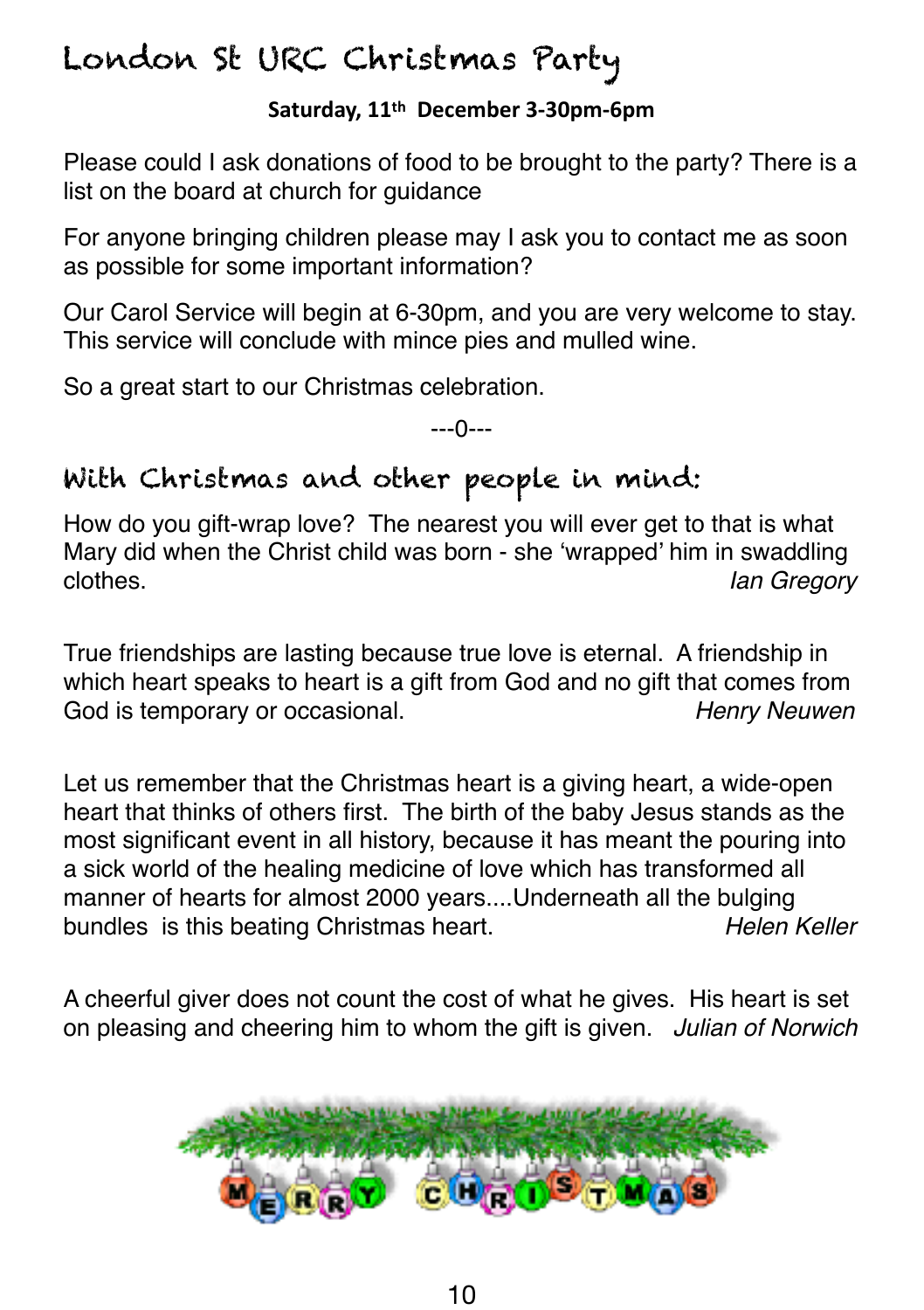### **Climate Change, What to do?**

PRAY for leaders in government and commerce to think green.

REPAIR REUSE REDUCE

RECYCLE REFILL RENEWABLE

GREEN UP UPCYCLE SWITCH

| <b>HOME</b>                                                                         | <b>LIVING</b>                                                                                                                                                          | <b>GREENING</b>                                                                                                                       |
|-------------------------------------------------------------------------------------|------------------------------------------------------------------------------------------------------------------------------------------------------------------------|---------------------------------------------------------------------------------------------------------------------------------------|
| Switch off lights<br>when not needed                                                | Recycle batteries at<br>$\overline{\phantom{0}}$<br>Chineham Tesco or<br>church                                                                                        | Plant a tree/s in<br>your garden or via<br>a charity like<br><b>Woodland Trust</b>                                                    |
| Make sure light<br>$\overline{\phantom{0}}$<br>bulbs are energy<br>saving type      | Recycle medication<br>blister pkts at<br>Superdrug or at<br>church                                                                                                     | Start/use a<br>$\overline{\phantom{a}}$<br>compost bin, and<br>pass on the<br>compost to friends<br>if you're not going<br>to use it. |
| Check for thickness<br>of roof insulation<br>(250-300mm,<br>ensure ventilation)     | Recycle plastic veg/<br>$\overline{\phantom{a}}$<br>fruit containers,<br>yoghurt pots (not<br>suitable for green<br>bins) at<br>Hatchwarren<br>Sainsburys or<br>church | Install a water butt<br>$\blacksquare$<br>to save water for<br>watering your<br>garden                                                |
| Get a Smart meter<br>-tells you what you<br>are using and how<br>much it is costing | Recycle via<br>$\overline{\phantom{0}}$<br>collection points in<br>car parks (details to<br>come), clothing,<br>small electrical<br>items, shoes, foil                 | Use grey water<br>(from kitchen or<br>bathroom) to water<br>flower beds and<br>trees.                                                 |
| Put an extra layer<br>on rather than turn<br>the heat up                            | Use non plastic<br>$\overline{a}$<br>wrapping paper this<br>Christmas & recycle<br>cards                                                                               | Recycle green<br>waste at the dump<br>or domestic<br>collections, share it<br>with a neighbour                                        |
| Turn down the<br>heating by 1 degree                                                | Only buy the food<br>$\overline{a}$<br>you will use to avoid<br>waste and buy<br>seasonal food                                                                         | Grow fruit and veg,<br>even in tubs on a<br>balcony                                                                                   |
| Switch utility to a<br>$\overline{\phantom{0}}$<br>renewable supplier               | Switch to an electric<br>$\overline{a}$<br>or hybrid car                                                                                                               | Make a space for<br>wild life in your<br>garden, don't be<br>too tidy!                                                                |

Speak Up! Share your tips with friends, families, retailer and me (Alison Jamieson) via email, I can then pass it on to the church.